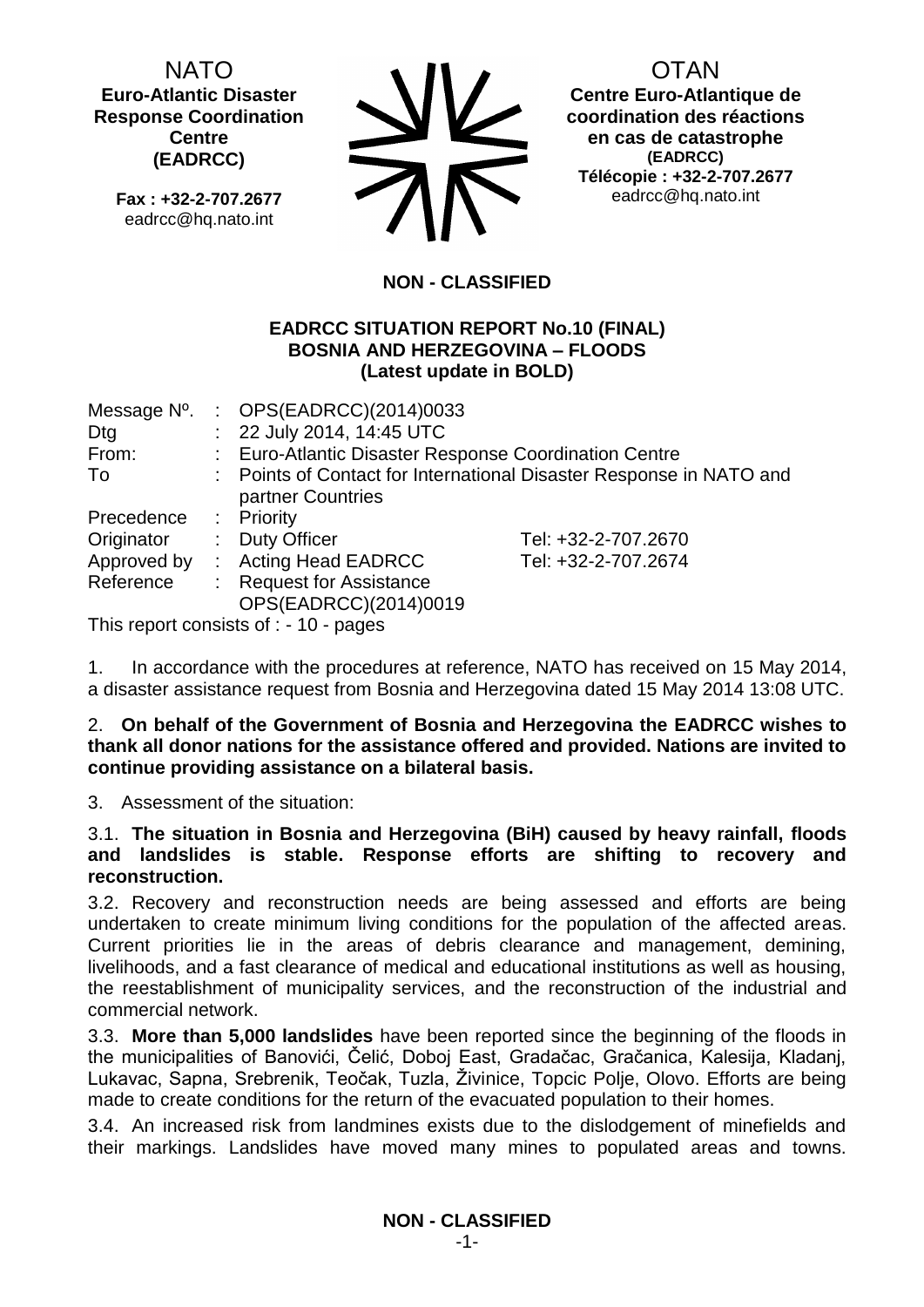Landmine incidents have repeatedly been reported with no casualties so far. Critical areas lie in Maglaj, Doboj, Zepce, Gracanica, Odzak, Orasje, Samac, Brod, Brcko, Srbas, and Drventa. Demining teams are engaged in the ongoing evacuation and rehabilitation operations from the consequences of landmines. Efforts must be made to raise awareness of the risks. **The dislodgement of mines is a long-term challenge and could require a logistical operation of up to three months.**

3.5. Health authorities in BiH are finalising activities to reduce the risk of vector-borne transmission of diseases. The epidemiological situation is stable; mosquito spraying will need to continue in order to prevent outbursts of diseases. Systematic disinfection is ongoing and no signs of epidemic and infection outbursts have been reported. **The number of people infected with West Nile Virus did not increase in the last days, there are still 13 cases reported.**

3.6. The damage of infrastructure, houses and roads as well as crops is huge. In many locations water systems have been re-established. Potable water continues to be a big problem for communities using private wells. Water is expected to remain a long-term problem. Sewage systems are damaged in numerous locations. The electrical power grid was severely affected in some areas and is slowly being restored. Many areas remain without electricity and recovery may take time due to the absence of the necessary equipment and transformers. More than 40 bridges have been destroyed and 80 damaged. Some main and regional roads remain closed and circulation is limited on several other roads. Nevertheless, transportation systems and road traffic are slowly stabilizing.

3.7. The total damage to agricultural lands has not yet been confirmed. Priorities remain the disinfection of cattle stalls and premises, and replanting the available land with animal feed, mostly maize. Food safety of population and livestock are becoming of growing concern. Regular supplies of essential goods to the affected areas are being established. Programmes for socio-economic recovery are being developed. **The number of people in collective centres is slightly increasing due to the fact that people are leaving temporary accommodation provided by friends and family.**

3.8. The Post-Disaster Needs Assessments (PDNA) indicated that 122 buildings from 96 educational institutions have been affected. Numerous education buildings in the flooded areas requested assistance in disinfection, refurbishing, as well as obtaining didactic material and school furniture. The resumption of school activities is planned for 1 September 2014**. Some donors pledged to refurbish a number of educational institutions, but this is by far not enough to meet all needs.**

3.9. **According to Recovery Needs Assessment (RNA) reports, the total economic impact of the disaster is estimated at 3.98 Billion BAM, there of 51% refers to [Federation of BiH,](http://www.google.ru/url?sa=t&rct=j&q=&esrc=s&frm=1&source=web&cd=1&cad=rja&uact=8&ved=0CBsQFjAA&url=http%3A%2F%2Fen.wikipedia.org%2Fwiki%2FFederation_of_Bosnia_and_Herzegovina&ei=pivFU5eWHcmr7Ab_3IHoCw&usg=AFQjCNFtCyWqr0uz76HV8pu8jX5I6xnWsA&bvm=bv.70810081,d.ZWU) 47.5% to Republic of Srpska and 1.5% to Brcko District.**

4. **Deployment of a Civil Emergency Planning (CEP) Rapid Reaction Team (RRT) to Bosnia and Herzegovina.**

4.1. **Based on the request from Ministry of Security (MoS) of Bosnia and Herzegovina a CEP Rapid Reaction Team (RRT) was deployed to Sarajevo from 18 June to 2 July 2014. The RRT was made up of four civil experts from the CEP Planning Groups and one member of the International Staff (IS).**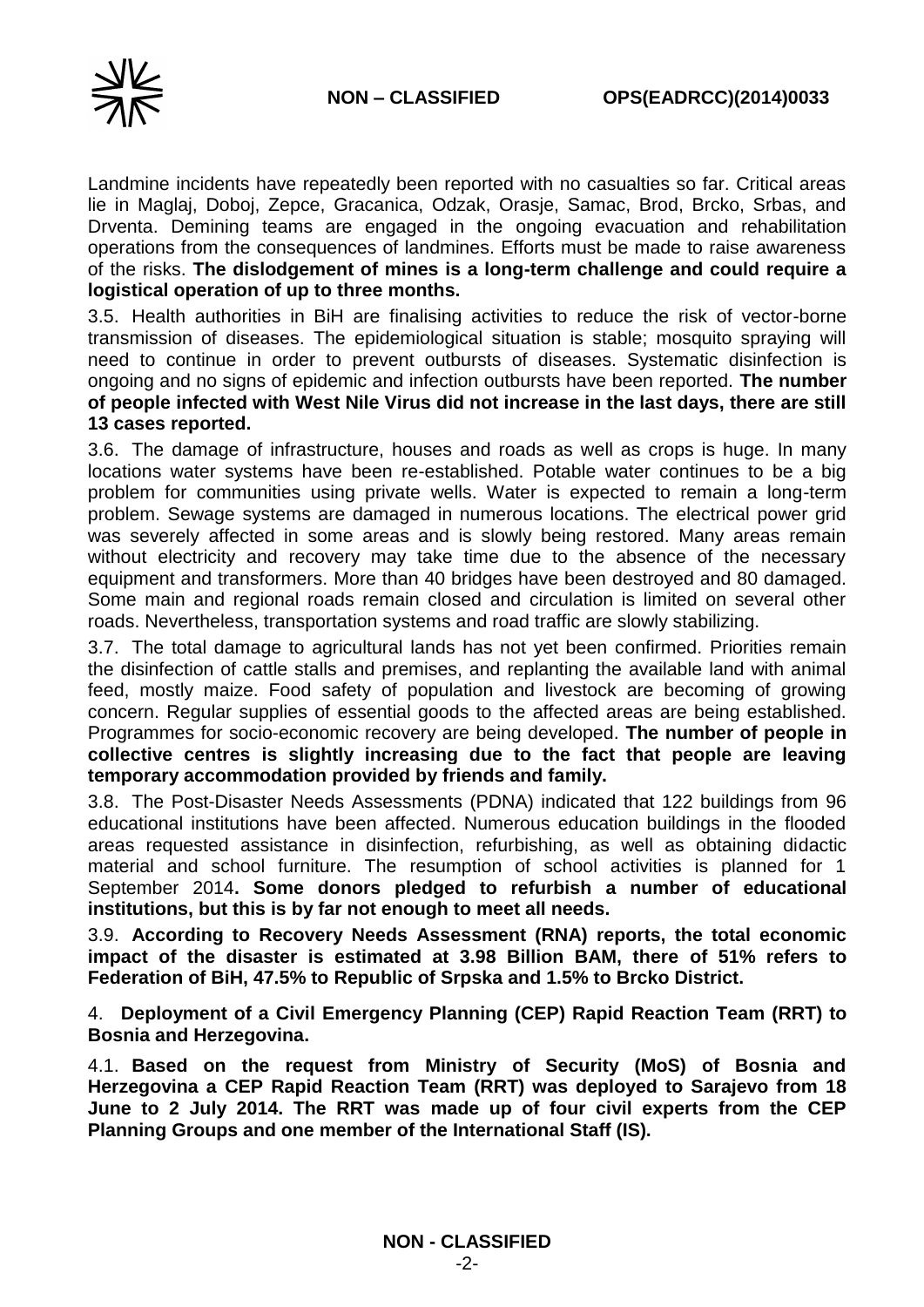

4.2. **The team met with and interviewed representatives from State, Entities and municipality levels, visited affected areas and also met with international organisations represented in Sarajevo and participated in the coordination meetings hosted by the UN.**

4.3. **The team worked in close contact with the authorities on all levels and received assistance from NATO HQ Sarajevo who provided a liaison officer and logistic support.** 

4.4. **The RRT team looked into different aspects of the disaster management cycle in Bosnia and Herzegovina and prepared recommendations in the areas of legal framework/structure, information flow, coordination and communication, crossborder transit, civil-military cooperation and international assistance/Host Nation Support (HNS).**

5. **Assistance provided by Allied, partner nations and international organizations:**

5.1. On 17 May 2014, Albania provided assistance to BiH in form of 5 boats and an operational team of 15 persons. For the transportation of their team and the boats they also had 2 minivans and 2 high practicability vehicles. The Albanian team was operating in Kopanice and Vicinovic. The Volunteer Centre of Albanian Civil Emergencies sent six medical personnel to support the operations.

5.2. Referring to the assistance provided by first responders of Austria under the European Union Mechanism in BiH, due to operational reasons members of the Austrian team on site had to be replaced on 21 May 2014. The new team is comprised of 33 persons (Fire Brigade Association of Lower Austria and Austrian Water Rescue Association), 9 vehicles, 7 trailers and 8 motorized boats. The team of the Fire Brigade Association of Lower Austria and the Austrian Water Rescue Association that was operating on the ground in BiH since 17 May 2014 concluded its operation and returned to Austria on 23 May 2014. On 23 May 2014, Hilfswerk Austria International (HWA) allocated 45,000 EUR through two EU funded projects for support to the Roma communities (distribution of food, potable water, hygiene, tools, and disinfection items). HWA offered assistance for the Recovery Needs Assessment. On 1 June 2014, HWA distributed sets of tools for cleaning of debris and sediment to 12 of the most vulnerable families, 27 sets of disinfection facilities and 7 motor sprayers for disinfection. In response to a request by BiH, the Austrian Ministry of Interior (MoI) offered 3 HCP with 20 persons and 8 vehicles of the Fire Brigade Association of Lower Austria. After the offer was accepted by the local authorities, the team was deployed in the area of Orasje on 24 May 2014. The 3 HCP and its operational personnel remained in BiH until 6 June 2014. A water purification unit including additional analysis, distribution, and decontamination capacities, as well as well systems arrived in BiH on 28 May 2014. The team was also engaged in support operations to EOD and the reconstruction of damaged infrastructure. Additionally offered items by the Austrian MoI were transported to Sarajevo on 31 May 2014 and delivered to the local civil protection forces on that same day. These items include: 3 power generators, 200 water canisters, 10 heaters, 15 dehumidifier, 4 sewage pumps, 8 electrical immersion pumps, 7,000 dust masks, and 1,000 blankets.

5.3. Azerbaijan sent humanitarian aid, containing 11 motor boats of various kinds, 260 units of different size tents, 300 sleeping bags, 1,500 blankets, 30 power generators, 20 units water pumps, sets of clothes for use in special chemical-bacteriological conditions, cranes and other necessary materials and equipments.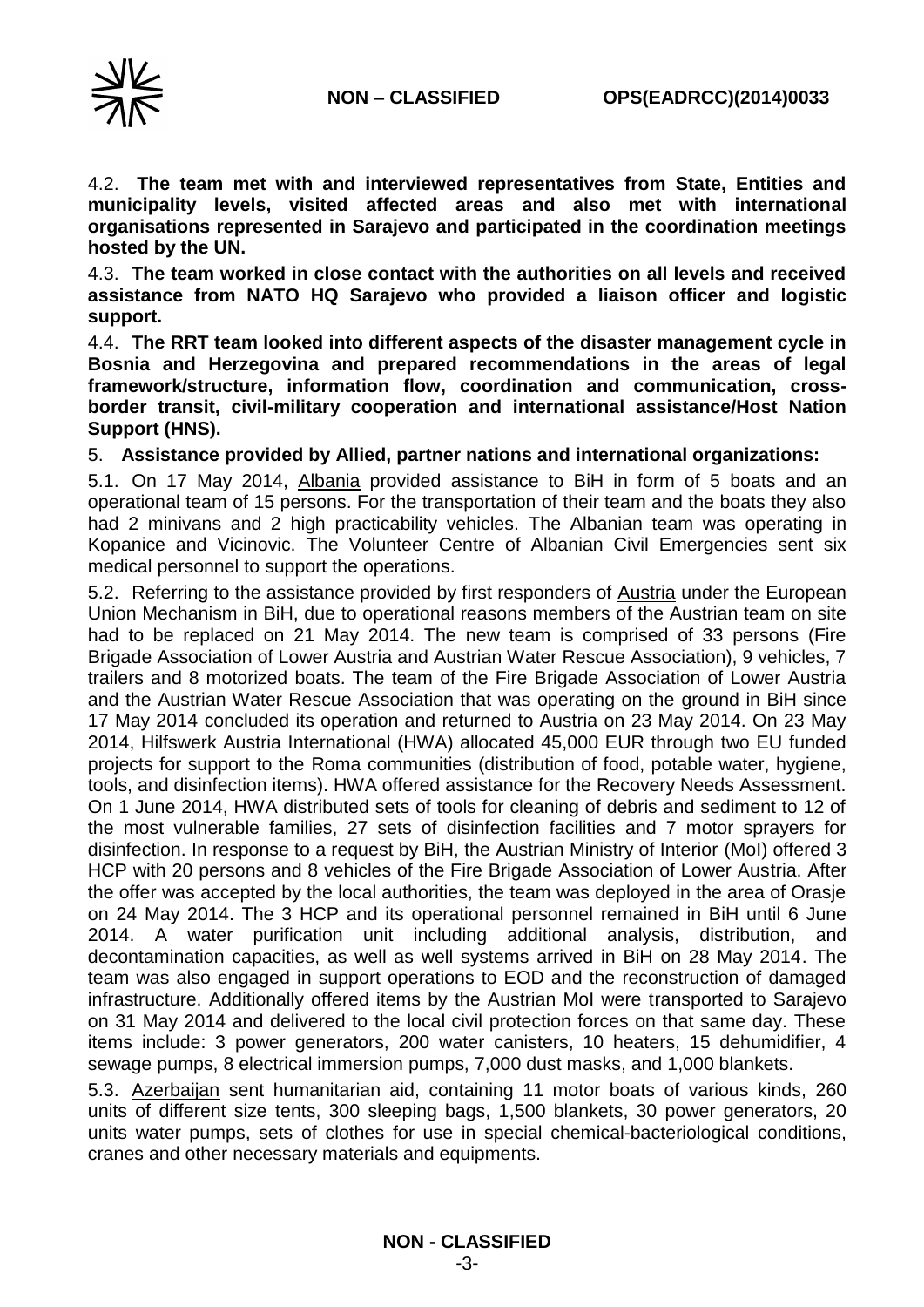

5.4. Belgium offered 1 HCP module and 1 WPS through the EU ERCC mechanism with the following configuration: 3 vehicles with a Kuyken system: 24,000L/min with output pressure of 13 bars and 3 km of hoses (the most versatile configuration); 1 PEZ vehicle with 10,000 liters capacity and with an output pressure of 10 bars (suction limited to 8 meters); 1 alternator pump-crane with a capacity of 24,000 liters with output pressure of 3 bars; 2 container truck with crane; 1 pickup with mud pump of 5,000 liters; 3 commando vehicles. Trucks with 27 military personnel equipped with high capacity pumps and water purification material left Belgium. The team with 27 members and equipment arrived on 21 May 2014.

5.5. Bulgaria sent humanitarian aid (tents, blankets, bed linens, bed linen for children, pillows, rubber boots, socks, folding beds with mattresses and 21 tons of mineral water).

5.6. Canada provided support in the amount of 200,000 USD to the Red Cross Society of Bosnia and Herzegovina which will assist 10,000 flood-affected families.

5.7. Croatia offered 2 helicopters with 15 personnel, a State Emergency Fire-fighting brigade with 11 fire-fighters, 3 vehicles carrying pumps, aggregates and rescue equipment, State emergency civilian protection brigade with 8 people, 4 vehicles, 3 tin boats with motors and other equipment, a Public Fire-fighting brigade with 6 people and 2 vehicles. The Government of Croatia decided to extend their deployment until 23 May 2014.

5.8. The Czech Republic donated 182,000 EUR for humanitarian aid and offered 1,120 pieces of humanitarian aid kit containing cooking sets, medical kits, sets for preparation of drinking water, hygienic sets, personal safety kits, emergency blankets, and drinking water ready to use. Individual components of the kit are stored in a portable plastic container with a safety lid, which is designed as a measuring container that can be also used for preparation of drinking water. The Czech Republic provided ground transport by a truck. Kits are packed on 7 pallets (160 pcs on each pallet). On 26 May 2014, the Czech Republic sent a fire-fighting team with two water pumps and two trucks with humanitarian aid (hygienic items, clothes, drinking water and boots) to be distributed through the Red Cross. On 20 June 2014, the Fire and Rescue Service of the Czech Republic ensured transportation of material humanitarian assistance (clothes, food, drinking water, medical material, detergents, disinfectants) which gathered by the NGO Lastavica in cooperation with the Czech Red Cross. A truck with a trailer was unloaded in BiH on 21 June 2014. **A High Capacity Pumping Module deployed through the EU Civil Protection Mechanism operated in the area of Orašje.** 

5.9. Denmark sent a water purification team consisting of 8 persons and a high capacity pumping team (capable of moving 3.4 million litres of water per hour) consisting of 26 persons deployed on 25 May 2014. The efforts were coordinated with other contributions from EU Member States by EUCP.

5.10.On 1 June 2014, an ICT and logistics expert from Finland has deployed as part of the European Union Civil Protection Group.

5.11.France sent two fire-fighters, a doctor and a water purification expert as well as water purification equipment, a mobile ambulance (tent 54  $m^2$ ) and other materials (boots, clothes etc.). They were present in the affected areas till 26 May 2014. On 21 May 2014, France sent a WASH Unit (4 persons) with equipment for water purification  $(4m^3/h)$ . The unit was deployed till 27 May 2014. An additional team with three experts and equipment for water purification (4m<sup>3</sup>/h) deployed until 31 May 2014. French mine expert stayed in BiH till 30 May 2014. Also, 23 tents (25 m<sup>2</sup>) were delivered to affected areas. On 4 June 2014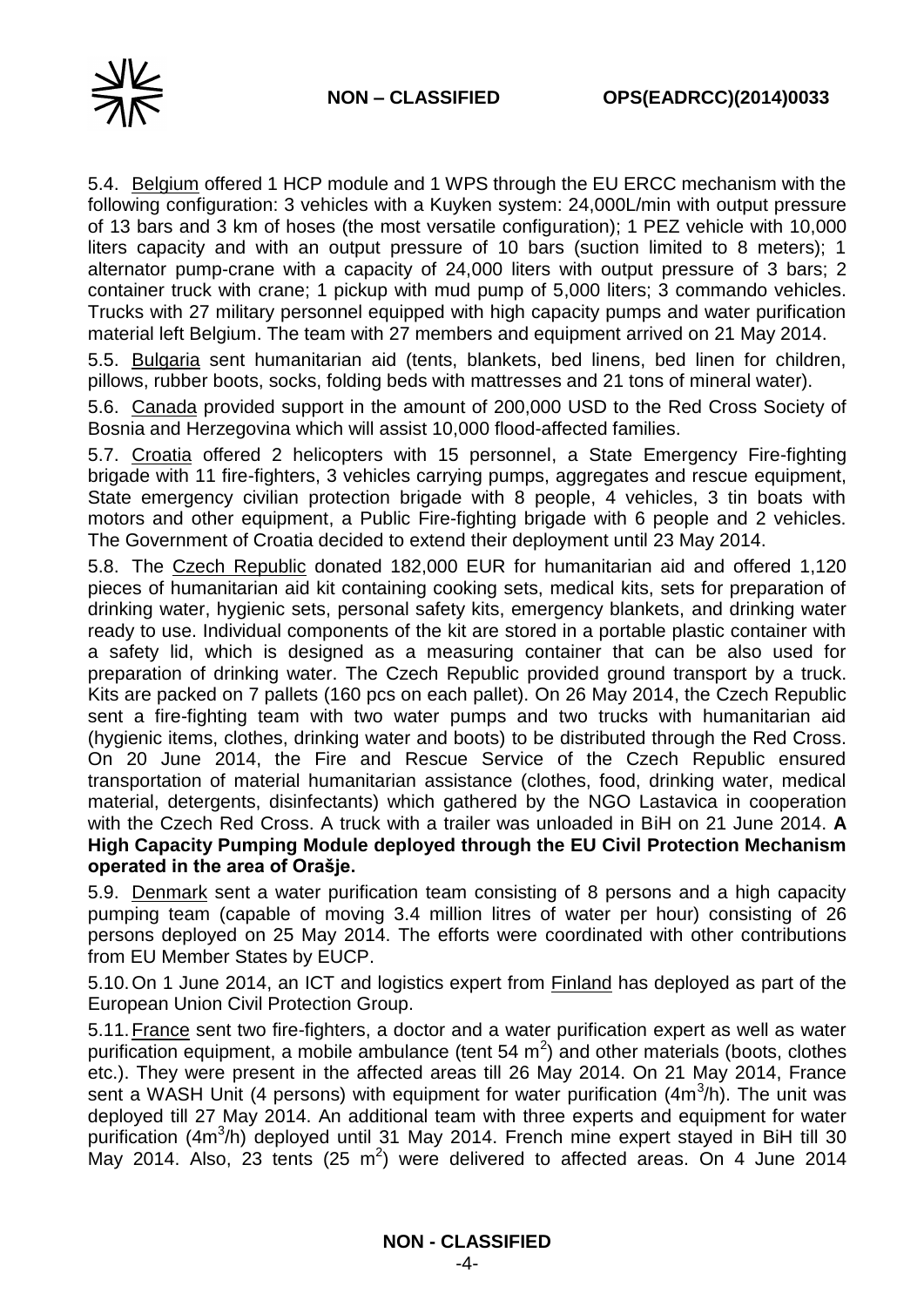

-

Médecins du Monde – France sent 40 interagency emergency health kits - basic units, 2 interagency emergency health kits, and supplementary units. This covers a population of 40,000 people for 3 months.

5.12. The former Yugoslav Republic of Macedonia<sup>1</sup> deployed a team of 30 members and 6 boats as well as humanitarian aid. **The team operated in Brčko and delivered humanitarian aid (blankets, medication, etc).**

5.13.**Germany delivered a Water Purification Unit** and a high capacity pumping modules**. In total, 130 personnel and 37 vehicles were deployed, including rotations.** The German Federal Government granted 1.000.000 EUR - humanitarian aid for BiH and Serbia. **Germany donated 80 electric water pumps.** On 11 June 2014 Germany sent a contribution of 1,361 million USD (1 million EUR) for demining efforts exclusively in BiH. In addition, Germany provided 6,804 million USD (5 million EUR) through the European Fund for Bosnia and Herzegovina to support reconstruction efforts in BiH with special emphasis on small businesses.

5.14.Greece offered to the Government of BiH the sum of 100.000 EUR as an emergency assistance to the relief efforts in the floods stricken area**.** A Hellenic Air Force aircraft landed in Sarajevo International Airport on 14 June 2014 delivering humanitarian aid of an estimated value of 60,000 Bosnian Convertible Mark (BAM), offered by the Hellenic Society of Red Cross to the Red Cross Society of Bosnia and Herzegovina.

5.15. On 21 May 2014, Hungarian Interchurch Aid delivered 100,000 sandbags. On 29 May 2014 Hungarian Red Cross delivered around 7,500 EUR worth of drinking water, baby food, blankets, hygienic kits etc. There was a supply of approx. 1000 waterproof tents by the Hungarian Army. The National Directorate General for Disaster Management of the Ministry of Interior of BiH in cooperation with the Waterworks of Budapest provided a water purification unit. The system and its personnel (with a capability of 50,000 litre potable water/day) were operational between 1 and 6 June 2014 in Zavidovici. The assistance was offered through the EU Civil Protection Mechanism.

5.16. The Government of Ireland provided 50,000 EUR to World Vision Ireland to support their relief work in BiH. The funding will be used to provide psychological support and counseling services to children affected by the floods and to purchase vaccines to prevent the outbreak of infectious diseases.

5.17. Israel contributed 40,000 USD for purchasing blankets, medications, mattresses, boots, heaters, etc.

5.18.Italy sent a contribution of 100,000 EUR through the Red Cross for immediate assistance. On 23 May 2014, 120 people from the Italian Civil Protection arrived in BiH to work on sanitation/water purification.

5.19.On 17 May 2014, the Government of Japan decided to provide emergency relief goods worth 10 million yen (tents, blankets, sleeping bags, plastic sheets, portable water tanks, water tanks for the field, portable water pacificators, generators and etc.) to BiH through the Japan International Cooperation Agency (JICA). Japan was offering to provide high-tech flood alert monitoring equipment. Three advanced Water Rescue Support Vehicles will be delivered by the end of the fiscal year 2014. Humanitarian aid consists of sleeping mattresses and blankets delivered to the Red Cross Society of BiH on 23 May 2014.

 $1$  Turkey recognizes the Republic of Macedonia with its constitutional name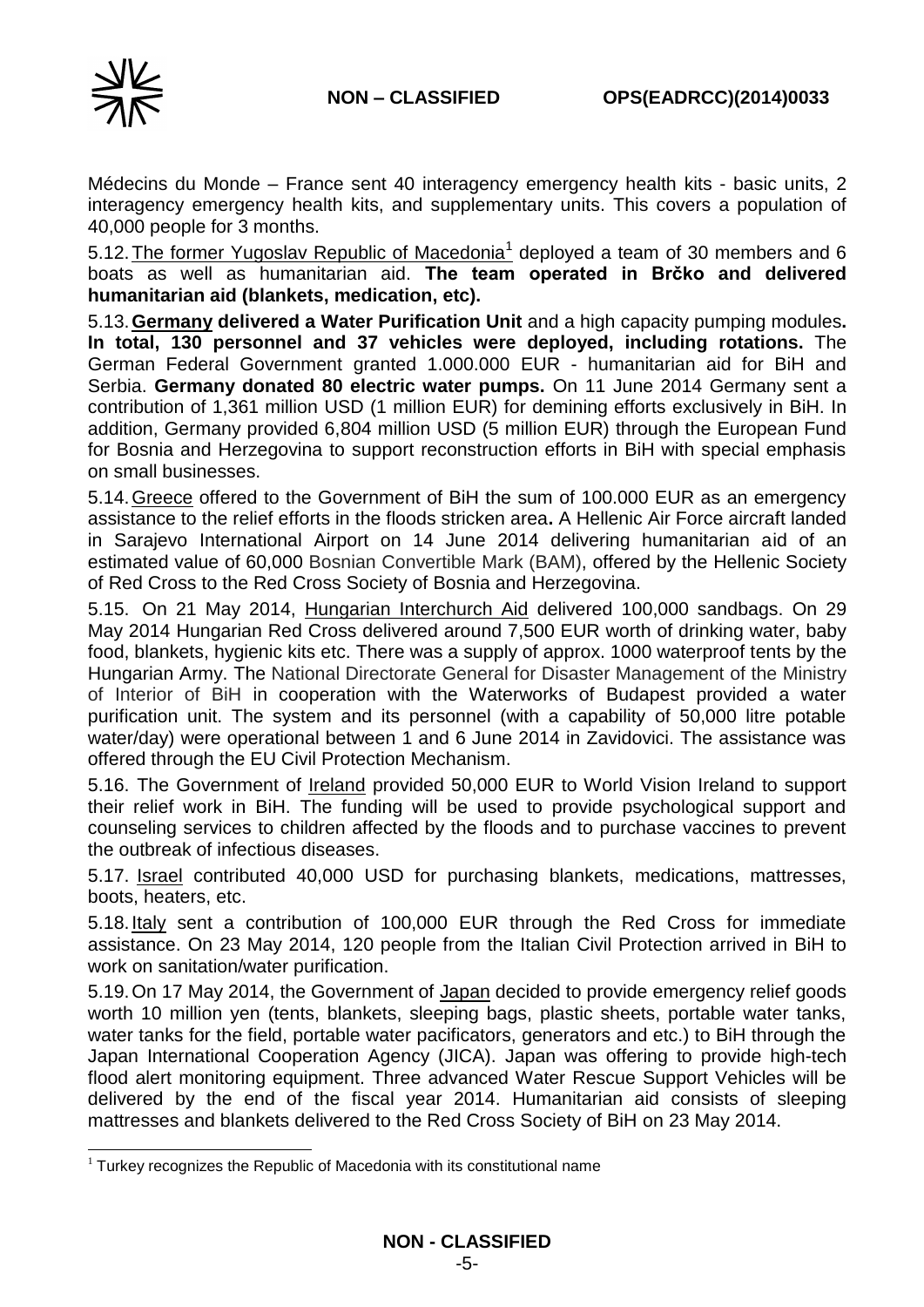

5.20.Kuwait donated 182,000 EUR for humanitarian aid (food and clothes).

5.21.The joint high capacity pumping module BaltFloodCombat consisting of 19 persons and 3 pumps was provided jointly by **Estonia / Latvia / Lithuania.** 

5.22.Luxembourg sent a team with 22 members, 5 boats and vehicles. Luxembourg covered the transport charges for one truck of humanitarian relief items collected by Luxembourg-based organizations and delivered to BiH. In addition, Luxembourg made two contributions to the following humanitarian partners: 79,320 Euros to Handicap International Luxembourg (mine action) and 50,000 Euros to Care in Luxemburg (food and non-food items) for BiH.

5.23.Montenegro sent humanitarian aid - raincoats, boots, blankets, water cans, food, clothes and hygiene for babies, water, food in cans, clothes for adults.

5.24.Netherlands contributed 50,000 EUR via the Dutch Red Cross on 19 May 2014 and 500,000 EUR as emergency assistance for BiH and Serbia on 23 May 2014.

5.25.Norway donated 5 million Norwegian Krones (615.000 EUR) for the emergency phase (funding for most immediate needs) and 16,5 million Norwegian Krones (2,3 million EUR) for the reconstruction phase (reconstruction of institutions and infrastructure such as schools, hospitals, roads and bridges that have been damaged by the flood). On 26 May 2014, Norway offered generators (18 Kv and 45 Kv), water purification units, distribution boxes/electrical kits and tanks with 5.000 litres of water (615.000 EUR) through UNDP. On 30 May 2014, Norwegian People's Aid (NPA) assisted BiH civil protection by building additional protection of Sava riverbank, evacuation of civilians from flooded areas and medical support to local population; distribution of food and drinking water, collection of water samples for analysis, loading of heavy remaining left in the flooded areas and fallen animals. NPA provided and delivered to the crisis headquarters 180 rubber boots, 600 protection-work gloves, 4,500 protective masks and 175 shovels; collection of information on possible mine migration and migration of marking signs.

5.26. Pakistan sent humanitarian aid (tents, ration packs, blankets, clothes, sleeping bags, jackets, jerseys, mats, t-shirts, rain coats, kitchen sets, aqua tablets and food).

5.27. Poland provided water pumps, 14 trucks and a team. On 28 May 2014, humanitarian aid (various hygienic items and disinfectors) was distributed through the Red Cross.

5.28.On 26 May 2014, Portugal sent humanitarian aid (250 mats for sleeping bags, 250 blankets, 500 hygiene kit for women, 12 tents for 6/8 people, 24 support tubes for tents for 6/8 people, 4000 sackcloth bags for sand and 250 tableware kit) to BiH.

5.29.On 23 May 2014, Romania sent humanitarian aid - food, water, blankets, bed sheets and pillowcases. On 18 June 2014, Municipality of Resita sent a convoy with humanitarian aid to the Red Cross Bihac, containing food in total amount of 20.000 EUR.

5.30. Russia sent 38 tons of humanitarian aid (generators, boats, water pumps, blankets, tents and food).

5.31.**Slovakia offered a flood recovery team** and humanitarian aid (pumps, generators, bags, raincoats, rubber boots (50.000 EUR). On 27 May 2014, Slovakia offered humanitarian aid, containing 5 sludge pumps, 5 power generators, 10 heaters, 10 tens, 100 blankets, 200 rubber boots, 800 raincoats, 6229 towels, 2360 cloths, 633 toiletries, 200 canisters of fuel (20 litters), 2 metal crates, 10 wood and 18 metal pallets (approximately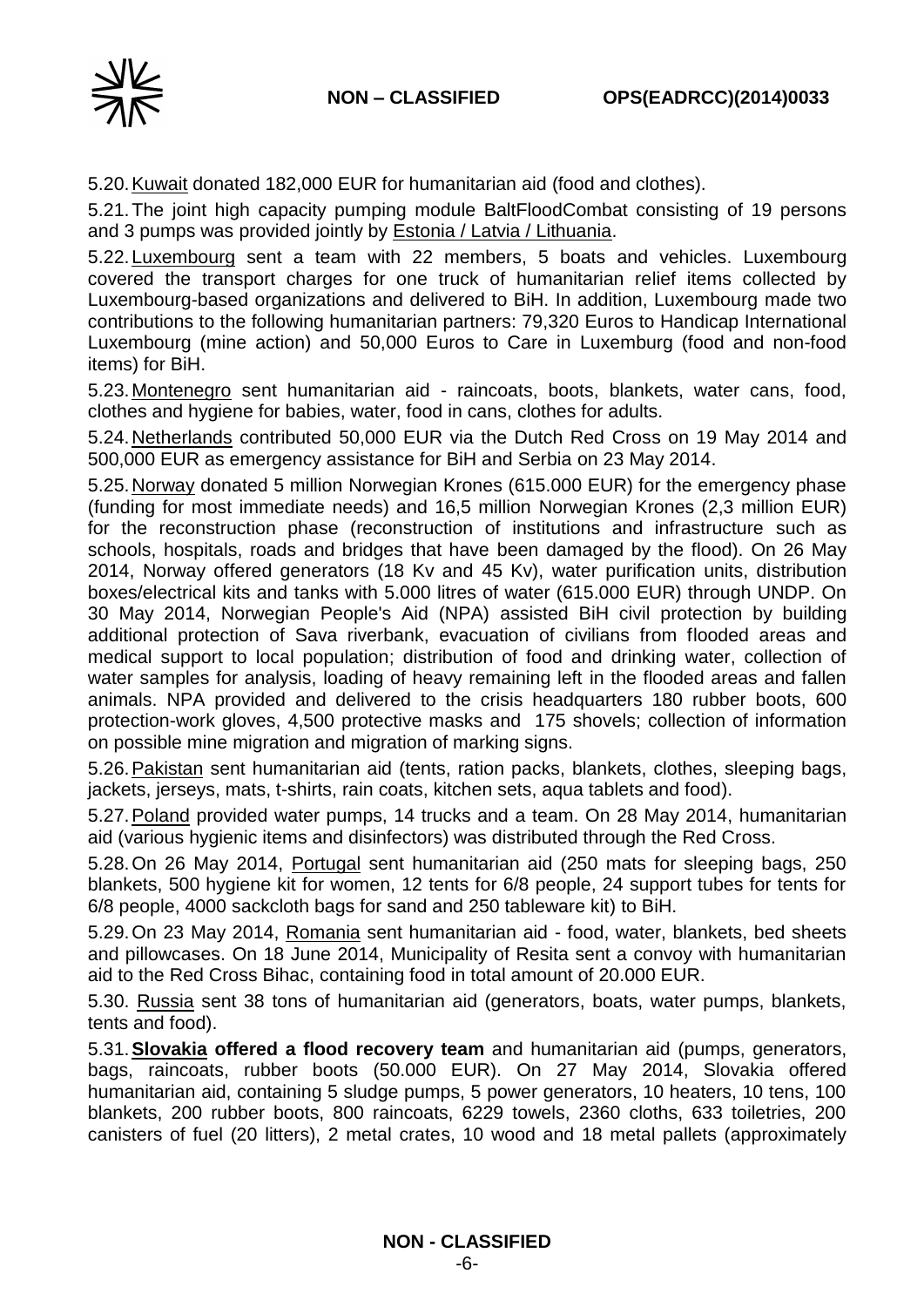

### 72.100 EUR). **The team disinfected houses in the affected areas and also pumped water from flooded buildings - 22 pumps each of a capacity of 1000 liters/ minute.**

5.32.On 16 May 2014, Slovenia provided a rescue unit (12 people) with 4 boats and 2 helicopters including crews and equipment necessary for evacuation. A helicopter was in BiH until 23 May 2014. Slovenia offered to deploy their Police teams specialized in detection of corpses under water with the necessary equipment. On 28 May 2014 Slovenia offered 35 fire fighters, vehicles, pumps. On 29 May 2014, the team of Slovenian Civil Protection (70 persons and 22 vehicles) arrived in BiH to support with pumping of mud, water and gasoline.

5.33.On 26 May 2014, Spain contributed 40,000 EUR in humanitarian aid (food, shelter and basic necessities) for BiH and Serbia through IFRC.

5.34.Sweden sent two experts in the team of European Union Humanitarian Aid and Civil Protection. On 28 May 2014, Sweden delivered 6 water purification modules, 2 mobile laboratories and 11 experts.

5.35.On 19 May 2014, the Government of Switzerland offered experts in dealing with water/sanitation and the environment in the flooding crisis. Additionally, one helicopter arrived in BiH on 20 May 2014 and was available to EUFOR operations in flooded areas until 28 May 2014. Switzerland sent two WASH teams and two HAZMAT specialists with mobile labs deployed. Two water distribution systems and cleaning kits arrived on 25 May 2014, as well as two additional WASH specialists with mobile labs. A set of 7 fisherman boots, 100 rubber boots, 100 pairs of gloves and 100 shovels distributed. Switzerland donated 500,000 Swiss Francs (CHF) as emergency humanitarian aid response for BiH and Serbia. Switzerland allocated additional 150,000 CHF for small actions related to the flood crisis. On 25 May 2014, additional two water and sanitation (WES) specialists were deployed. In total 4 WES, 2 HazMat and 1 landslide specialists were working in BiH.

5.36.Turkey provided assistance through the Turkish battalion of EUFOR. A convoy of 19 vehicles with humanitarian aid (hygienic stuff, clothes, drinking water, boots, white-ware, trunks, water evacuation systems, fire extinguishers, rescuing material, generators, diving equipment, first aid equipment, 2,250 blankets and kitchen-kits for 432 families) was sent to BiH. On 21 May 2014, Turkey sent additional humanitarian aid, containing 35.000 cans of food, 1,5 tons of flour, 600 kg liquid oil, baby food, biscuits, 7 tons drinking water, 1,5 tons fuel oil, generators, 300 shovels-axes-rakes, 300 boots and 150 blankets. **The Turkish Coordination and Cooperation Agency (TIKA) provided assistance of about 45.000 EUR. It contained: canned food, 1,5 tons of flour, 800 kg of liquid oil, baby food and biscuits, 7 tones drinking water, hygienic equipment, 1,5 tons of fuel oil, generators, 300 shovels-axes-rakes, 300 boots, 250 diapers, 150 blankets, 2 tons of fuel. Private companies, municipalities and NGOs from Turkey delivered the following items to disaster stricken areas: cash donations, experts, 3 excavators, 2 bulldozers, 4 lorries, prefabricate sustaining walls (100 meters high), food, sandbags, hygienic equipment, canned food, blankets, shovels, gloves, hand barrows, clothing, shoes, recess, bed linings, diapers, kitchen sets, sofas, mattresses cleaning material, furniture, insecticides, medical equipment, flour, paint and construction equipment. Value of the Turkish assistance provided is around 3 million USD.**

5.37.Turkmenistan sent humanitarian aid (1600 packs and 40 tons of eating grain powder).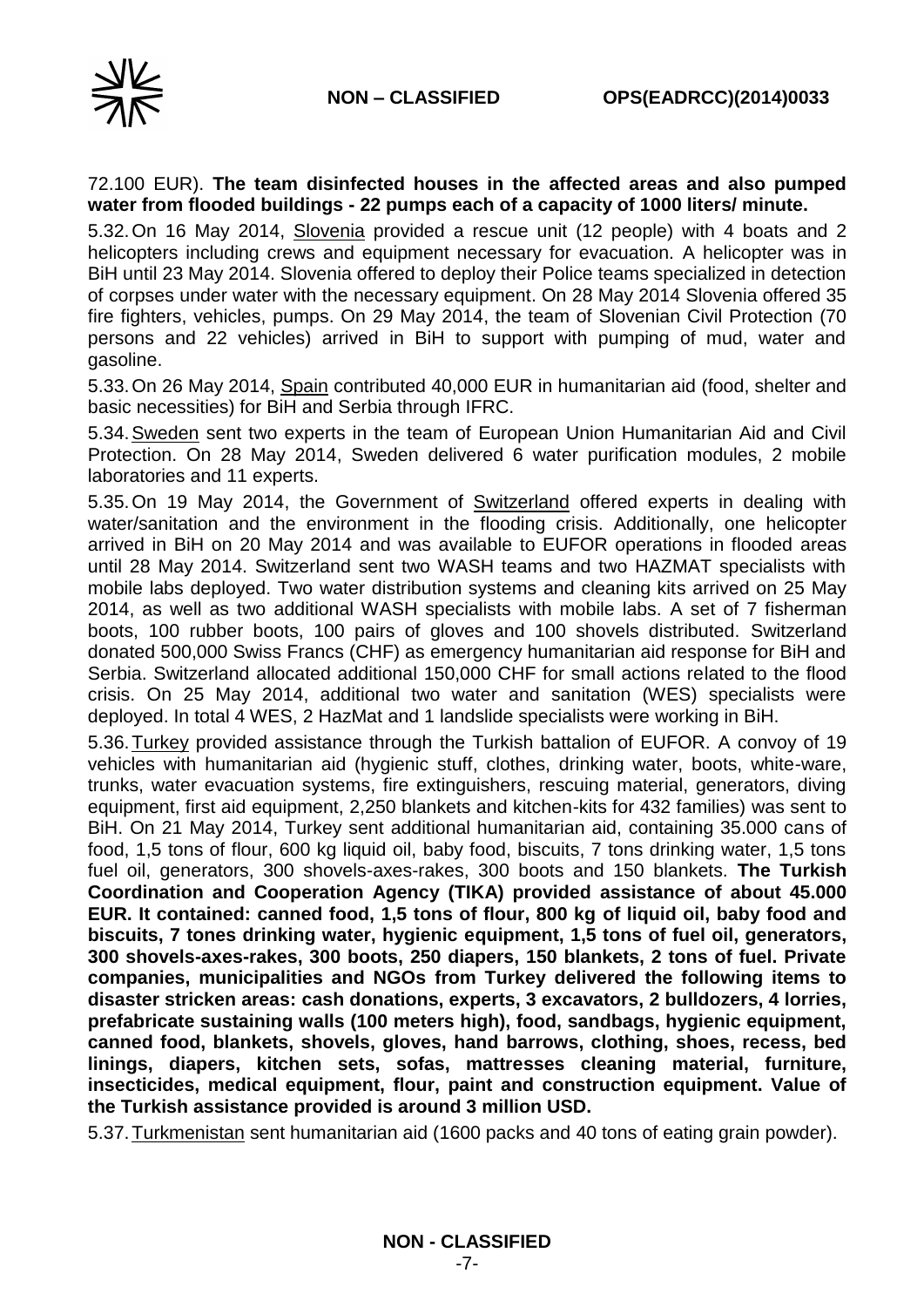

5.38.The United Kingdom provided 33 fire service rescuers with four flood rescue boats and an assessment team to conduct an assessment of the humanitarian needs on the ground. Three civil engineering experts were sent to conduct an assessment of damages and longer term needs as part of a collaborative EU/UN/World Bank team through the EU Civil Protection Mechanism.

5.39.The United States delivered 15 pumps for pumping water, 257 sleeping bags, 400 bed sheets, 351 folding cots, 391 blankets, 410 sleeting mats, 14 space heater, 244 steel water cans, 1 kitchen utensils (box), 432 military mess kits, 3 kitchen equipment sets, 462 plastic water cans, 7 generator sets (5 kW), 239 fuel cans, 755 trenching tools/shovels, 366 wet weather trousers, 90 men's overshoes/boots**.** On 19 May 2014, US donated 13 motorboats for Bjeljina and Orasje, water rescue modules and teams. On 23 May 2014, the USA allocated 1.500.000 USD for incinerators for dead animals, generators, water systems, seeds, animal feed, fertilizers etc. On 25 May 2014, the United States offered generators (18 KVA and 45 KVA), water purification units, distribution boxes/electrical kits, tanks with 5.000 liters of water (1.500.000 USD) through UNDP. On 2 June 2014 the United States provided psycho-social support for flood victims in collective centres - through IOM (US \$80,000).

5.40.The Animal Diseases Research Association (ADRA) opened current budget of 100,000 USD with possibility of additional funding. Hundreds of ADRA volunteers engaged in the preparation and delivery of packages of food, water, hygiene items, clothes, utensils and medicines for the population of affected areas.

5.41.The Catholic Relief Services (CRS) sent eight field teams to the affected regions to evaluate the greatest needs for support. The CRS has committed 500.000 USD emergency relief efforts and flood recovery throughout BiH and Serbia.

5.42."Help Hilfe zur Selbsthilfe" delivered humanitarian aid in food (more than 60,000 EUR).

5.43. **The International Civil Defence Organization delivered donations of Civil protection items (pumps, clothes, tools, extinguishers, suction hoses, etc).**

5.44.The International Fund for Animal Welfare (IFAW) sent 2 livestock feed experts.

5.45.The International Medical Corps (IMC) sent emergency field teams to BiH. The IMC together with Luftfahrt Ohne Grenzen secured over 1.000.000 EUR for food items (mainly organic baby food) to BiH, Croatia and Serbia.

5.46.The Organization for Security and Cooperation in Europe (OSCE) loaned two heavy duty generators. The OSCE purchased and delivered water, blankets, work gloves, shovels, heavy duty bags, protection masks, rubber boots, torches, batteries, antiseptic gel and liquid, toothbrushes, toothpastes and disinfecting agents through the Red Cross Society. It is procuring items for children (blankets, underwear, socks, soaps, shampoos, wet wipes, tooth pastes, tooth brushes, towels, toilet paper, disinfection means, mosquito repellants, diapers for older children suffering from cerebral paralyses, diapers for babies). Additionally, two heavy duty generators were provided to the Ministry of Security of BiH.

5.47.On 16 May 2014, the Oxford Committee for Famine Relief (OXFAM) activated donors as well as the Oxfam Confederation to raise some emergency donations. A senior WASH expert from the OXFAM was seconded to BiH. The OXFAM donated 30,000 EUR for disinfection material, sanitary kits, etc.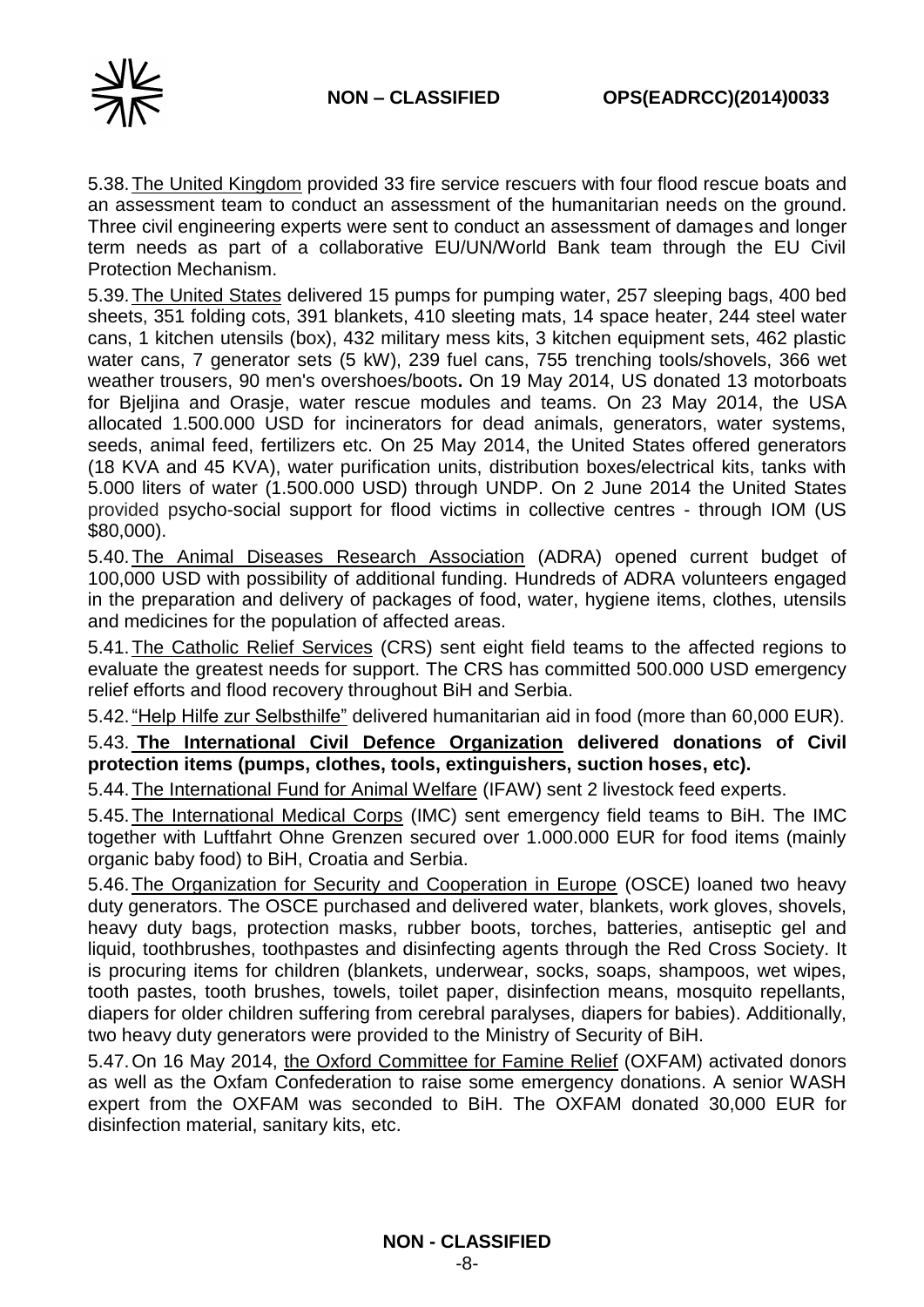

5.48. The People In Need two working teams equipped with Water pressure machines are clearing the flats and objects of the most affected inhabitants.

5.49.The Red Cross was transporting patients on dialysis, evacuating people, delivering food, blankets, clothes, sponges, pumps, boots and disinfectants to the most affected communities throughout the country. A Field Assessment and Coordinating Team was deployed (team leader, water and sanitation, communications, recovery, logistics and information management). 334,013 CHF were allocated from the DREF (Disaster Relief Emergency Fund) to assist 8,000 people.

5.50.On 22 May 2014, the Save Place for Children (SPfC) sent 250 Hygiene kits for families with 150 baby food and hygiene kits for children and families in collective centers. The SPfC offered sets of tools, equipment, disinfectants and personal protection kits for clean up and rehabilitation of 29 educational institutions in Zenica-Doboj Canton. On 26 May 2014, SPfC opened the children's village houses for displaced families (Sarajevo – accommodated three families and organized edutainment activities and psychosocial support to 40 children from Svrake area; Gračanica – one family from Orašje accommodated).

5.51.Several agencies of the United Nations (FAO, IOM, UNDP, UNESCO, UNFPA, UNHCR, UNICEF, UNOCHA, UNOHCHR, UNWOMEN, WFP and WHO) provided financial support and in-kind assistance to various parts of the country.

5.52.The World Bank approved a 24 million USD credit for the Drina Flood Protection Project to Bosnia and Herzegovina.

5.53.From 16 May 2014 the World Vision distributed the following humanitarian aid items: 3,513 food items (bread, canned food, etc), 4.972 cleaning tools and equipment (raincoats, boots, masks, gloves, shovels, etc), 16.128.5 liters of liquids (water, mineral water, juices, milk), 8 motor sprinklers, 2 power jet water cleaners, 5.464 hygienic items (diapers, wet wipes, etc), 504 hygienic and cleaning packages, 300 liters of bleach, 30 kg of pest control, 77 kg and 20 liters of disinfect, more than 54 medical supplies, 300 liters of fuel, 50 liters of cooking oil, 100 kg of detergent, 80 liters of shampoo, 40 liters of liquid soap, 60 jumbo packs of diapers, 30 pieces of sewage pipe connectors and 360 clothing items.

5.54.The Mozaik Foundation purchased 4 Lifesaver C2 water purifiers (capacity of 2.000.000 l, 18l per min) and collected 300,000 BAM for youth working actions designated for reconstruction of public spaces and institutions.

5.55.Mercy Corps completed a rapid assessment of the impact of the floods to the household. They distributed small, recovery-related cash grants to affected households.

- 6. Points of Entry to be determined on bilateral basis.
- 7. The Operational Points of Contact in BiH can be reached in the following ways:

| Name:            | Mrs. Mirnesa SOFTIC and Mr. Zeljko DUGONJIC        |
|------------------|----------------------------------------------------|
| Organisation:    | Ministry of Security of Bosnia and Herzegovina     |
| Telephone:       | +387 33 492 778 / +387 33 492 785 / +387 33 492783 |
| Mobile phone:    | +387 61 294 030                                    |
| Fax:             | +387 33 555 715                                    |
| e-mail:          | ocbh112@msb.gov.ba                                 |
| Operating hours: | 24/7                                               |

8. Response co-ordination.